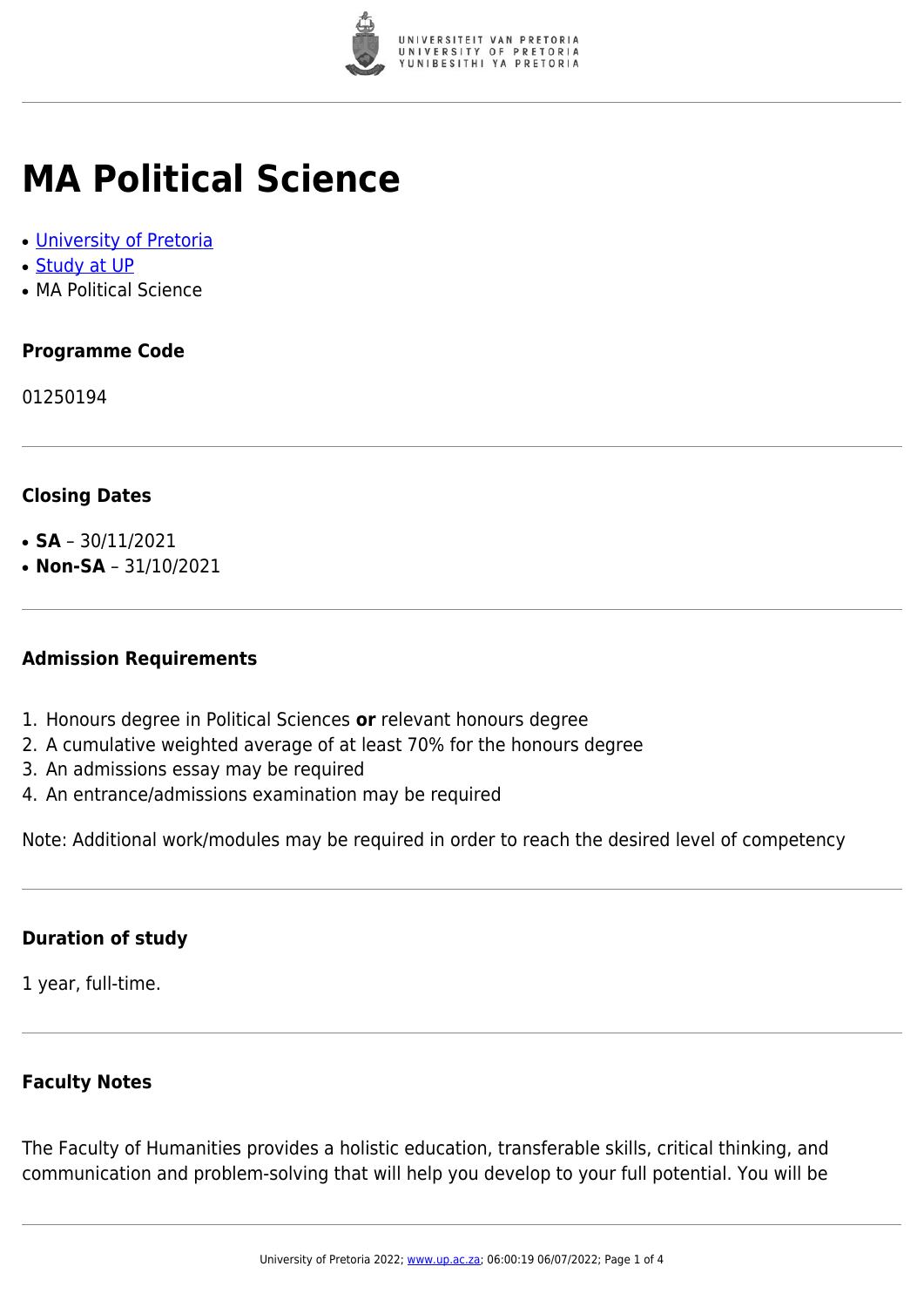

entering a stimulating environment that will broaden your intellectual horizons and help you achieve personal and professional success through the best possible learning experience.

As the most diverse Faculty of the University of Pretoria, we offer an exciting and comprehensive range of programmes and discipline-based majors, including studies in languages, social sciences and visual and performing arts.

#### **Enquiries about the programme**

**Name:** Prof MME Schoeman **Tel:** 012 420 4066 **E-Mail:** maxi.schoeman@up.ac.za



**How to apply**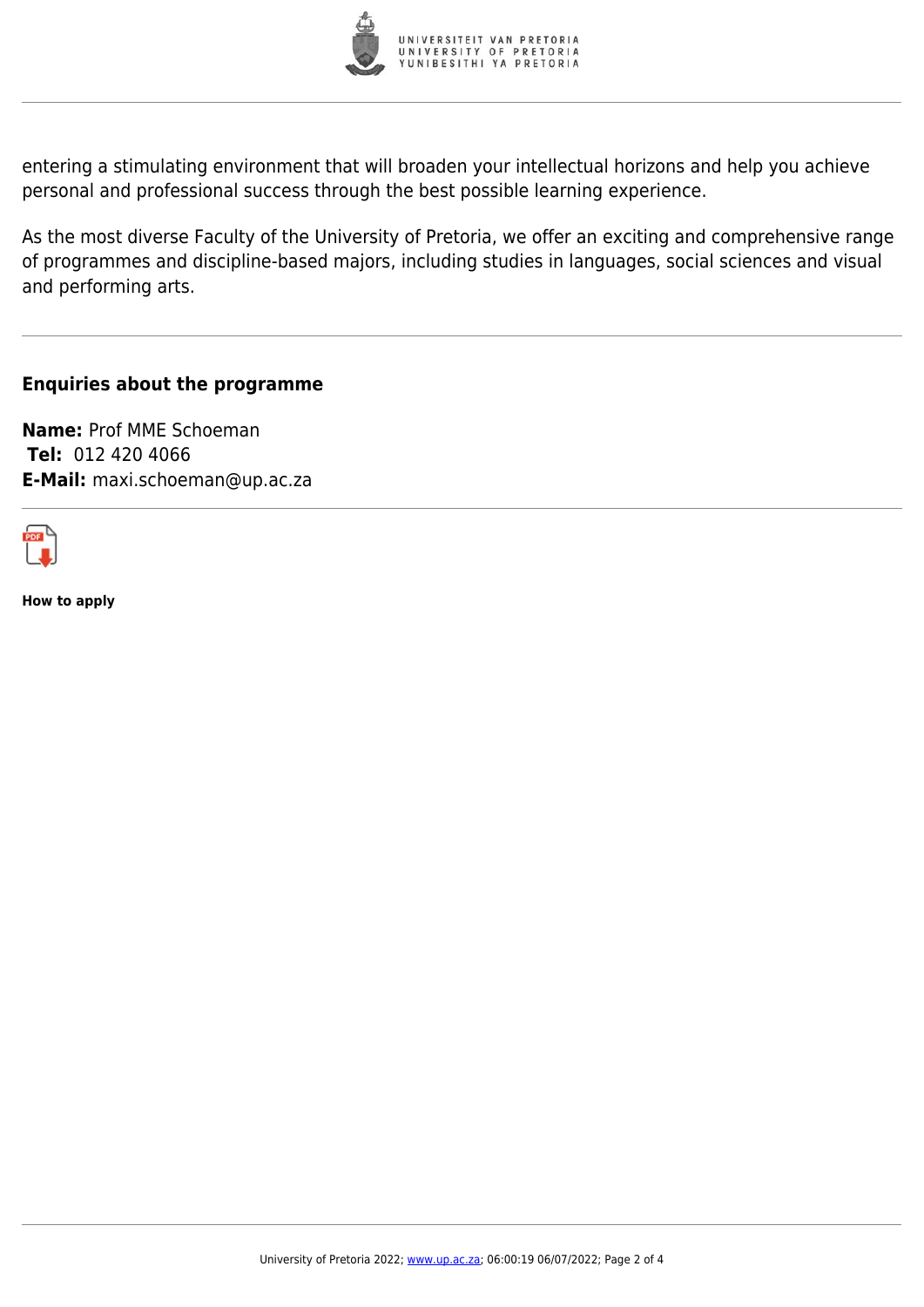



# **Online Application**